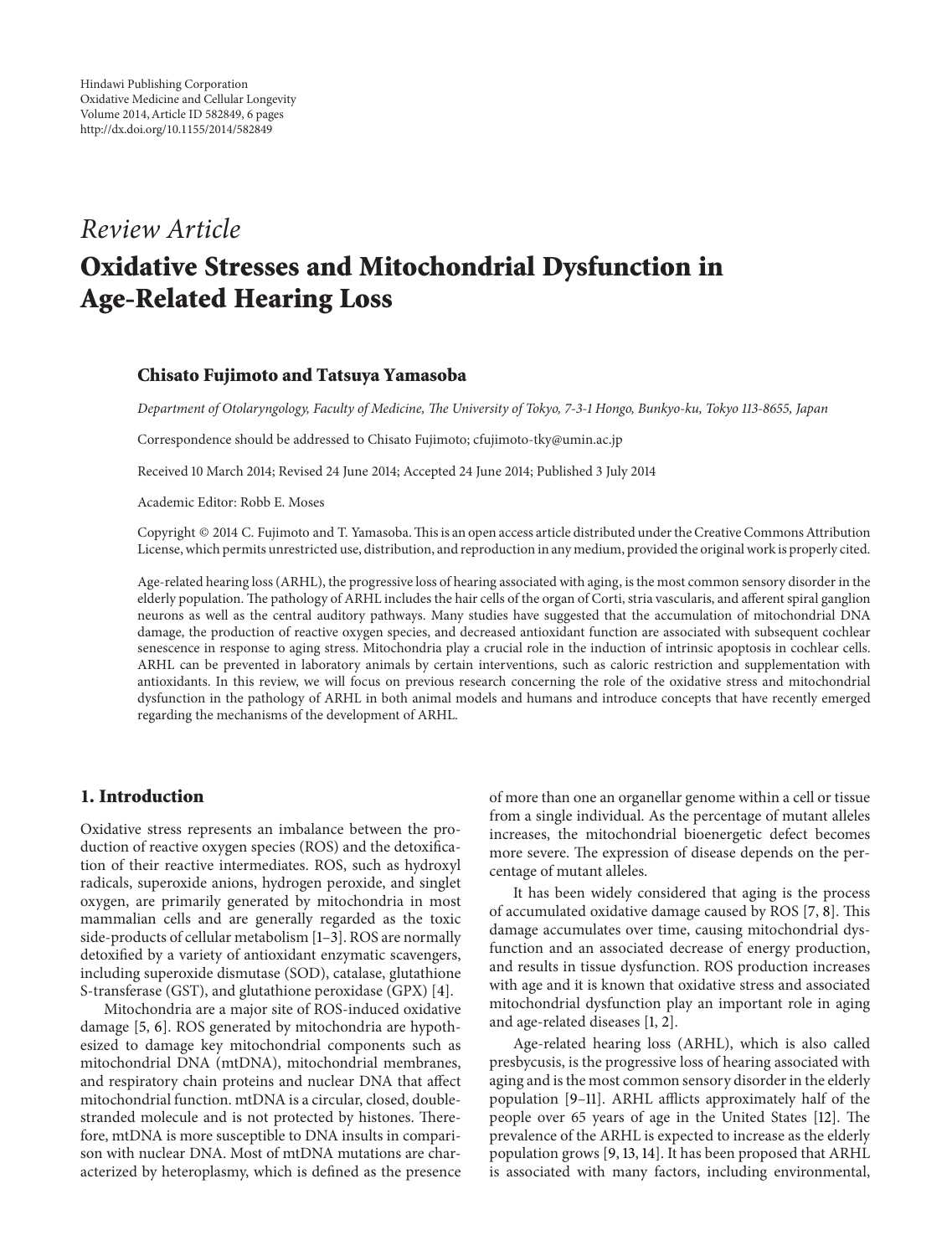medical, and hereditary factors [12, 15]. So far, no effective treatment has been found for this age-related disorder.

Many studies have been conducted based on the assumption that age-related oxidative stress and mitochondrial dysfunction could be an underlying pathology of ARHL as well as other age-related diseases. In this review, we will focus on previous research concerning the role of the oxidative stress and mitochondrial dysfunction in the pathology of ARHL in both animal models and humans and introduce concepts that have recently emerged as potential mechanisms for the development of ARHL.

### **2. Pathological Findings in ARHL**

Sound waves travel down the external ear canal and cause the tympanic membrane to vibrate. The ossicles in the middle ear link the vibrating tympanic membrane to the cochlea, the auditory end organ of the inner ear. The cochlea is filled with fluid that vibrates in response to the movement of the ossicles. The inner and outer sensory hair cells are located within a core component of the cochlea, the organ of Corti. When a sound pressure wave travels from the basal turn to the apical turn of the cochlea, the basilar membrane vibrates [16]. Displacement of stereocilia, the mechanosensing organelles of the hair cell, in association with the vibration of the basilar membrane, opens transduction ion channels, allowing entry of potassium ions from the endolymph produced by the stria vascularis. This transduction current then activates voltagedependent calcium channels along the hair cell lateral wall and base [17]. The inner hair cells release the neurotransmitter glutamate to encode acoustic signals for the adjacent spiral ganglion neurons (SGNs), which are the primary auditory neurons [18].

Based on postmortem pathological analysis, ARHL in humans is generally classified into 3 types: sensory hearing loss (loss of sensory hair cells), neuronal hearing loss (loss of SGNs), and metabolic hearing loss (atrophy of the stria vascularis) [9, 19], although it is now well established that most cases of ARHL exhibit mixed pathological changes [9]. This idea is supported by the observation that the progressive loss of hair cells and SGNs leads to ARHL because these two cell types do not regenerate in mammals.

## **3. Candidate Genes for ARHL Associated with Oxidative Stress and Mitochondrial Dysfunction**

Many genetic investigations of ARHL, such as genome-wide association studies and candidate-gene-based association studies, have been performed recently [20]. With regard to oxidative stress and mitochondrial function, several genes and loci have been proposed as a result of candidate-genebased association studies, which are based on hypotheses about the relationship between specific known loci and phenotypes.

The superoxide dismutases (SODs), which catalyze the dismutation of superoxide into oxygen and hydrogen peroxide, are an important part of the antioxidant defense system

against ROS. Recently, evidence from the London ARHL cohort suggested an effect of common superoxide dismutase 2 (SOD2, also known as manganese SOD or mitochondrial SOD) promoter variation, −38 C > G, on SOD2 promoter regulation and linked it to ARHL risk in men; however, this association was only suggestive due to a lack of replication [21].

The glutathione S-transferases (GSTs) catalyze the detoxification of electrophilic substrates by conjugation with reduced glutathione and participate in intracellular binding and transport of lipophilic substances. Decreased glutathione and GST activity levels cause an increase in susceptibility to cell damage. A previous study investigated the association between ARHL and genes related to oxidative stress using a large set of samples from two population groups, a general European group and a Finnish group [22]. Although an association between the polymorphisms of glutathione Stransferase, mu 1 (*GSTM1*) or glutathione S-transferase, theta 1 (*GSTT1*), and ARHL was not detected in the former population, there were significant associations between both genes and ARHL in the latter population.

Mitochondrial uncoupling proteins (UCPs), which are members of the larger family of mitochondrial anion carrier proteins, facilitate the transfer of anions from the inner to the outer mitochondrial membrane and the return transfer of protons from the outer to the inner mitochondrial membrane. UCPs reduce the mitochondrial membrane potential in mammalian cells. The main function of uncoupling protein 2 (UCP2) is the control of mitochondria-derived ROS [23]. *UCP2* Ala55Val polymorphisms exhibited a significant association with ARHL in a Japanese population [24].

# **4. Deletions and Mutations of mtDNA in the Peripheral Auditory System of ARHL Patients**

Acquired mtDNA defects have been proposed as important factors in aging. Increases in deletions, mutations, or both, in mtDNA have been reported in human temporal bone studies from ARHL patients in comparison with normal-hearing control tissues. A 4977-base pair deletion of mtDNA from celloidin-embedded temporal bone sections was significantly more frequent in cochlear tissue from ARHL patients in comparison to those with normal hearing [25]. Another study reported that quantitative analysis of the mtDNA in archival cochlear tissue samples revealed a mean common deletion level of 32±14% in ARHL patients, in comparison with a level of  $12 \pm 2\%$  in age-matched controls with normal hearing, and showed a significant correlation between the common deletion level and the severity of hearing loss [26]. Cytochrome c oxidase subunit 3 (COX3) expression was significantly diminished in SGNs from ARHL patients in comparison with age-matched normal-hearing individuals. In addition to the mtDNA common deletion, other deletions involving the mtDNA major arc contributed to the observed deficit in COX3 expression [27]. Mutations within the cytochrome c oxidase subunit 2 (*COX2*) gene in the spiral ganglion and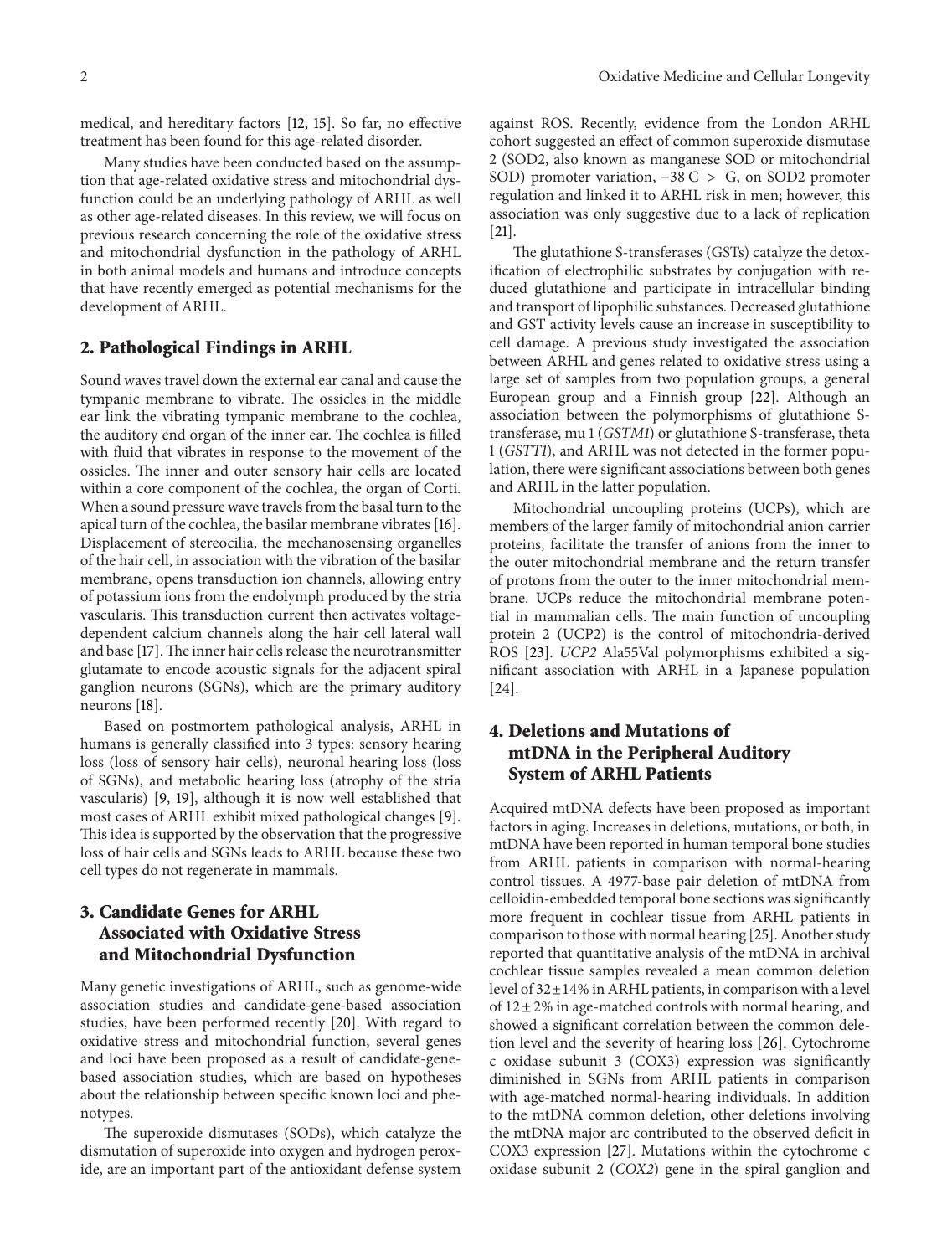membranous labyrinth from archival temporal bones occur more commonly in ARHL patients relative to controls [28].

## **5. Basic Research in Animals on the Role of Oxidative Stresses and Mitochondrial Dysfunction in ARHL**

Although details of the aging process differ in various organisms, there is a common understanding that oxidative stress and mitochondrial dysfunction play a major part in aging. The auditory system is no exception and it is thought that oxidative damage caused by ROS and mitochondrial dysfunction plays a causal role in ARHL. The fast-aging senescenceaccelerated mouse-prone 8 (SAMP8) strain that is a useful model for probing the effects of aging on biological processes displays premature hearing loss associated with strial, sensory, and neural degeneration [29]. The molecular mechanisms associated with premature ARHL in SAMP8 strain mice involve oxidative stress, altered levels of antioxidant enzymes, and decreased activity of complexes I, II, and IV, which lead to triggering of apoptotic cell death pathways.

In the organ of Corti of CBA/J mice, glutathione-conjugated proteins, markers of  $H_2O_2$ -mediated oxidation, were shown to begin to increase at 12 months, and 4-hydroxynonenal and 3-nitrotyrosine, products of hydroxyl radical and peroxynitrite action, respectively, were elevated by 18 months [30]. On the other hand, apoptosis-inducing factor and SOD2 were decreased by 18 months in the organ of Corti and SGNs [30]. Mice lacking superoxide dismutase 1 (*Sod1*) showed premature ARHL [31, 32]. Age-related cochlear hair cell loss was observed in *Sod1* knockout mice [32] and a reduced thickness of the stria vascularis and severe degeneration of SGNs were observed at middle age [31]. A previous study showed that increased GPX activity was observed in the stria vascularis and spiral ligament of the cochlea in aged Fischer 344 rats [33]. Two-month-old knockout mice with a targeted inactivating mutation of the gene coding for glutathione peroxidase 1 (*Gpx1*) showed a significant increase in hearing thresholds at high frequency [34]. Mice lacking senescence marker protein 30 (SMP30)/gluconolactonase (GNL), which are not able to synthesize vitamin C, showed a reduction of vitamin C in the inner ear, an increase of hearing thresholds, and loss of spiral ganglion cells, suggesting that depletion of vitamin C accelerates ARHL [35]. Oxidative stress induces the expression of BCL2-antagonist/killer 1 (*Bak*); the mitochondrial proapoptotic gene, in primary cochlear cells and Bak deficiency prevents apoptotic cell death [36]. C57BL/6J mice with a deletion of *Bak* exhibit reduced age-related apoptotic cell death of SGNs and hair cells in the cochlea and prevention of ARHL [36]. A mitochondrially targeted catalase transgene suppresses *Bak* expression in the cochlea, reduces cochlear cell death, and prevents ARHL [36]. Collectively, these findings indicate that age-related increases in ROS levels play an important role in the development of ARHL.

It has been shown that accumulation of mtDNA mutations leads to premature aging in mice expressing a proofreading-deficient version of the mtDNA polymerase g (POLG D257A mice), indicating a causal role of mtDNA mutations in mammalian aging [37, 38]. POLG D257A mice accumulate mitochondrial mutations more rapidly than wild-type mice. At 9-10 months old, POLG D257A mice showed a variety of premature aging phenotypes, including the early onset of ARHL. Histological findings in the cochlear basal turn confirmed that POLG D257A mice at the age of 9-10 months showed a severe loss of SGNs and hair cells and significant elevation in TUNEL-positive cells and cleaved caspase-3 positive cells in the cochlea [39].

Mitochondrial biogenesis and degradation are involved in mitochondrial turnover. In the SGNs of SAMP8 strain mice, mitochondrial biogenesis, characterized by the ratio of mtDNA/nuclear DNA and the activity of citrate synthase, was increased at younger ages and decreased in old age [29]. Age-related reductions of peroxisome proliferator-activated receptor c coactivator a (PGC-1a), one of the key regulators of mitochondrial biogenesis, might be an important factor for mitochondrial function in age-related diseases [40]. When it comes to mitochondrial function in the cochlea, the overexpression of PGC-1a with a consequent increase of nuclear respiratory factor 1 (NRF1) and mitochondrial transcription factor A (TFAM) caused a significant decrease in the accumulation of damaged mtDNA and the number of apoptotic cells in the strial marginal cells senescence model [41]. Autophagy is one of the major intracellular degradation pathways along with the ubiquitin-proteasome system [42]. Unnecessary cytoplasmic proteins and organelles are enclosed by the autophagosome and then delivered to the lysosome by autophagy. It has been reported that the SGNs of SAMP8 undergo autophagic stress with accumulation of lipofuscin inside these cells [29]. Downregulation of mitophagy, the selective removal of damaged and dysfunctional mitochondria by autophagosomes will cause abnormal mitochondrial morphological changes. Impairment of mitophagy might result in the formation of giant mitochondria, which have been characterized as having low ATP production, a loss of cristae structure, and a swollen morphology [43]. Accumulation of abnormally functioning and shaped mitochondria accelerates apoptosis [44], which merits further investigation in the cochlea.

## **6. Prevention and Retardation of ARHL by Supplementation or Caloric Restriction**

Several studies have reported the effects of supplementation of antioxidants against ARHL. A cross-sectional and 5-year longitudinal study in Australia demonstrated that dietary vitamin A and vitamin E has a significant association with the prevalence of hearing loss, although dietary antioxidant intake did not increase the incidence of hearing loss [45]. Another cross-sectional study in Australia showed that higher carbohydrate, vitamin C, vitamin E, riboflavin, magnesium, and lycopene intakes were significantly associated with larger transiently evoked otoacoustic emission (TEOAE) amplitudes and better pure tone averages (PTAs) whereas higher cholesterol, fat, and retinol intakes were significantly associated with lower TEOAE amplitude and worse PTAs [46]. Another further cross-sectional study in the United States showed that higher intakes of beta-carotene, vitamin C,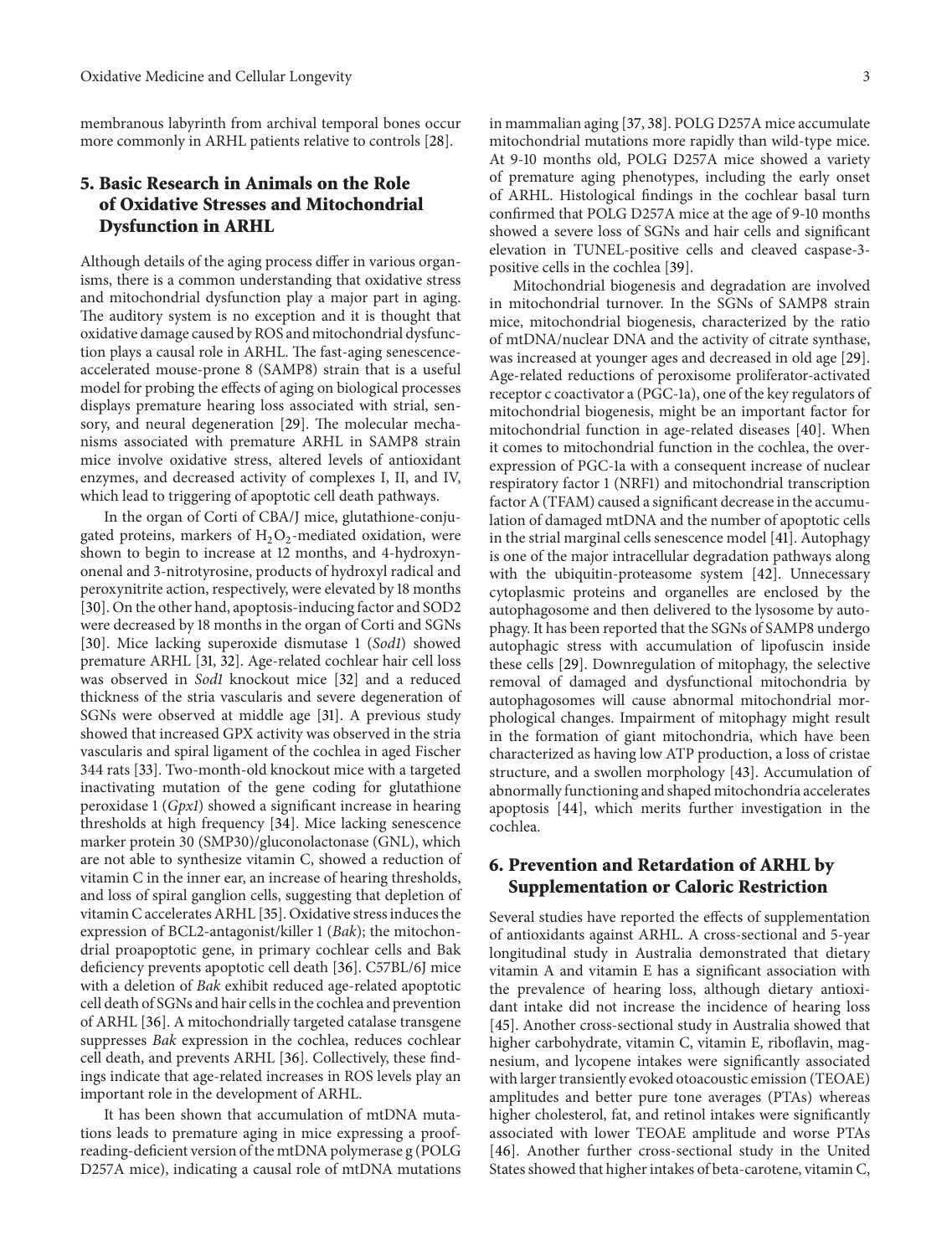and magnesium were associated with better PTAs at both speech and high frequencies, and high intakes of betacarotene or vitamin C combined with high magnesium compared with low intakes of both nutrients were significantly associated with better PTAs at high frequencies [47].

In animal studies, Fischer 344 rats given vitamin C, vitamin E, melatonin, or lazaroid had better auditory sensitivities and a trend for fewer mtDNA deletions in comparison with placebo subjects [48]. Fischer 344 rats of 18–20 months old supplemented orally for 6 months with lecithin, a polyunsaturated phosphatidylcholine (PCP) which has antioxidant effects, showed significantly better hearing sensitivities, higher mitochondrial membrane potentials, and reduced frequency of the common aging mtDNA deletion in the cochlear tissues compared with controls [49]. Aged dogs fed a high antioxidant diet for the last 3 years of their life showed less degeneration of the spiral ganglion cells and stria vascularis in comparison with dogs fed a control-diet [50]. In C57BL/6 mice, supplementation with vitamin C did not increase vitamin C levels in the cochlea or slow ARHL [35], but animals fed with a diet comprising 6 antioxidant agents (L-cysteine-glutathione mixed disulfide, ribose-cysteine, NW-nitro-L-arginine methyl ester, vitamin B12, folate, and ascorbic acid) showed significantly better auditory sensitivity [51]. When C57BL/6 mice were fed with a diet containing one of 17 antioxidant agents (acetyl-L-carnitine, alpha-lipoic acid, beta-carotene, carnosine, coenzyme Q10, curcumin, d-alphatocopherol, epigallocatechin gallate, gallic acid, lutein, lycopene, melatonin, N-acetyl-L-cysteine, proanthocyanidin, quercetin, resveratrol, and tannic acid), ARHL was nearly completely prevented by alpha-lipoic acid and coenzyme Q10 and partially by N-acetyl-L-cysteine, but not by other agents [36]. When CBA/J mice were fed with an antioxidantenriched diet containing vitamin A, vitamin C, vitamin E, L-carnitine, and a-lipoic acid from 10 months through 24 months of age, the antioxidant capacity of the inner ear tissues was significantly increased, but the loss of hair cells and spiral ganglion cells and the magnitude of ARHL were not improved [52]. These studies show that the prevention and retardation of ARHL by supplementation with antioxidants can be influenced by many factors such as the type and dosage of antioxidant compounds, the timing and duration of the treatment, and the species and strains involved.

Caloric restriction (CR) extends the lifespan of various organisms including yeast, worms, flies, rodents and nonhuman primates. It has been reported that CR plays an important role in reducing age-related diseases such as cancer [53], protecting age-related mitochondrial dysfunction [54] and reducing mtDNA damage [55]. It has also been reported that CR can protect neurons against degeneration in animal models of neurodegenerative diseases, as well as promote neurogenesis and enhance synaptic plasticity [56]. The ability of CR to prevent cochlear pathology and ARHL has been extensively studied using laboratory animals [57]. C57BL/6 mice with CR by 15 months of age maintained normal hearing and showed no obvious cochlear degeneration and a significant reduction in the number of TUNEL-positive and cleaved caspase-3-positive cells in the spiral ganglion cells in comparison with controls [58]. Fischer 344 rats with CR to 70% of the control intake beginning at one month of age and then housed for 24-25 months showed significantly better hearing thresholds, reduced hair cell loss, and decreased mtDNA common deletion in the auditory nerve and stria vascularis of the cochlea than control rats [48]. Beneficial effects of CR for the prevention of ARHL has been reported in the AU/Ss, CBA/J strains of mice as well as the C57BL/6 strain, but not in the DBA/2J,WB/ReJ, or BALB/cByJ strains [57].The effects of CR may depend on genetic background. On the other hand, a high fat diet given to Sprague Dawley rats for 12 months resulted in elevated hearing thresholds in the high-frequency region, increased ROS generation, expression of reduced nicotinamide adenine dinucleotide phosphate (NADPH) oxidase and UCP, accumulation of mtDNA common deletion, and cleaved caspase-3 and TUNEL-positive cells in the inner ear [59]. A microarray analysis study of the cochlea revealed that CR down-regulated the expression of 24 apoptotic genes, including *Bak* and BCL2-like 11 (*Bim*), suggesting that CR could prevent apoptosis of cochlear cells [58]. It has been reported that the mitochondrial deacetylase Sirtuin 3 (*Sirt3*) mediates reduction of oxidative damage and prevention of ARHL under CR [60]. CR failed to reduce oxidative DNA damage or prevent ARHL in C57B/6 mice lacking *Sirt3* [60]. In response to CR, *Sirt3* directly deacetylated and activated mitochondrial isocitrate dehydrogenase 2 (*Idh2*), leading to increased NADPH levels and an increased ratio of reducedto-oxidized glutathione in mitochondria [60]. In cultured human kidney cells (HEK293), overexpression of Sirt3 and/or Idh2 increased NADPH levels and gave protection from oxidative stress-induced cell death [60].

## **7. Putative Role of Oxidative Stress and Mitochondrial Dysfunction in ARHL**

The important role of oxidative stress and mitochondrial dysfunction in the development of ARHL has been established by reviewing previous studies. The severity of hearing loss is probably associated with cochlear degeneration. Accumulation of mtDNA damage, ROS production, and decreased antioxidant function are primarily involved in the process of cochlear senescence in response to aging stress. Mitochondria play a crucial role in the induction of intrinsic apoptosis in cochlear cells. ARHL in laboratory animals can be prevented by certain interventions, such as CR and supplementation with antioxidants. Further large clinical studies are needed to confirm whether ARHL can be prevented by the above-mentioned interventions in humans.

#### **Conflict of Interests**

The authors declare that there is no conflict of interests regarding the publication of this paper.

#### **Acknowledgments**

This work was supported by grants from the Ministry of Education, Culture, Sports, Science & Technology in Japan to Chisato Fujimoto and Tatsuya Yamasoba and from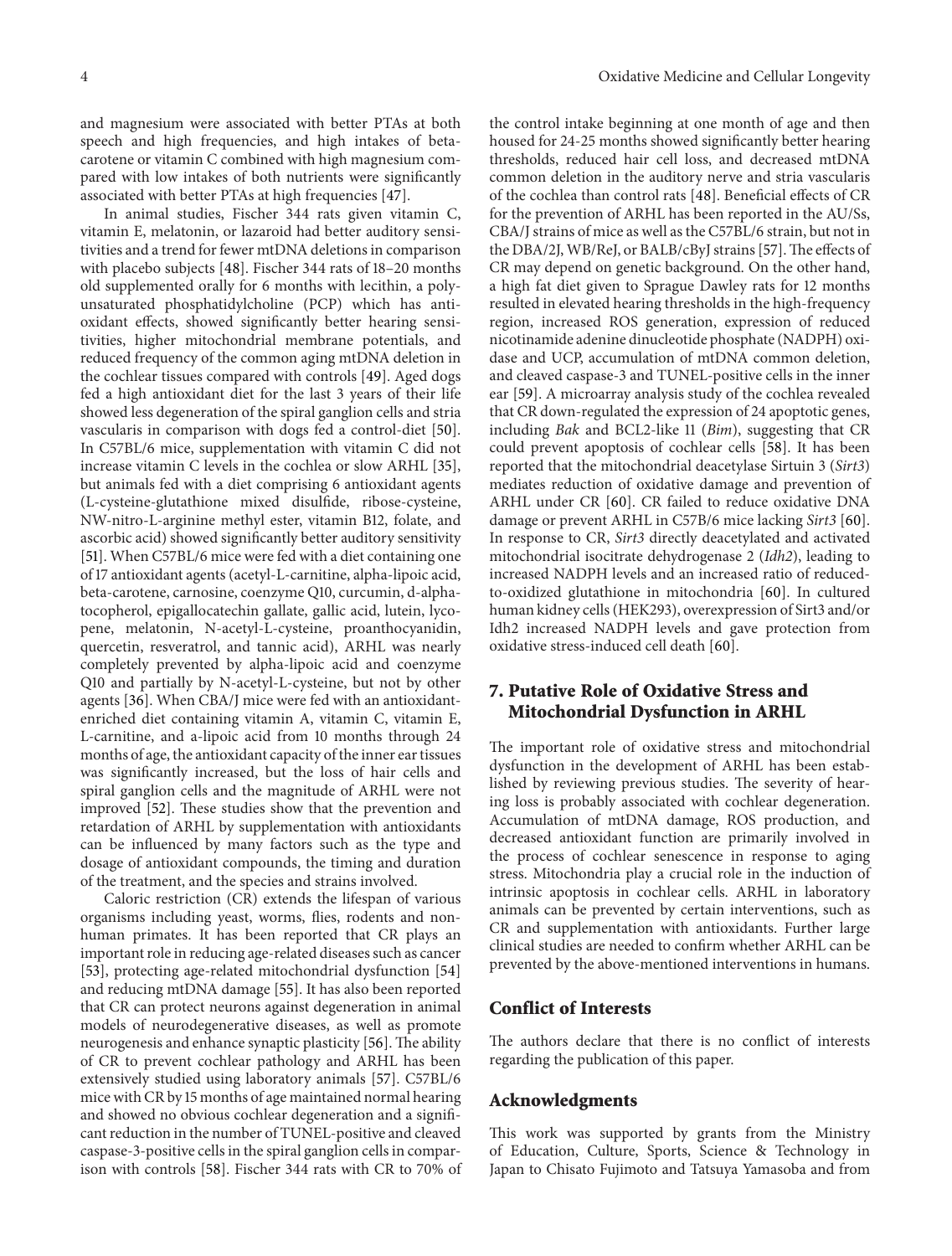the Ministry of Education, Culture, Sports, Science, and Technology to Tatsuya Yamasoba.

#### **References**

- [1] R. S. Balaban, S. Nemoto, and T. Finkel, "Mitochondria, oxidants, and aging," *Cell*, vol. 120, no. 4, pp. 483–495, 2005.
- [2] M. T. Lin and M. F. Beal, "Mitochondrial dysfunction and oxidative stress in neurodegenerative diseases," *Nature*, vol. 443, no. 7113, pp. 787–795, 2006.
- [3] J. F. Turrens, "Mitochondrial formation of reactive oxygen species," *Journal of Physiology*, vol. 552, no. 2, pp. 335–344, 2003.
- [4] B. Halliwell and J. Gutteridge, *Free Radicals in Biology and Medicine*, 2007.
- [5] S. Orrenius, "Reactive oxygen species in mitochondria-mediated cell death," *Drug Metabolism Reviews*, vol. 39, no. 2-3, pp. 443–455, 2007.
- [6] L. I. Rachek, L. V. Yuzefovych, S. P. LeDoux, N. L. Julie, and G. L. Wilson, "Troglitazone, but not rosiglitazone, damages mitochondrial DNA and induces mitochondrial dysfunction and cell death in human hepatocytes," *Toxicology and Applied Pharmacology*, vol. 240, no. 3, pp. 348–354, 2009.
- [7] K. B. Beckman and B. N. Ames, "The free radical theory of aging matures," *Physiological Reviews*, vol. 78, no. 2, pp. 547–581, 1998.
- [8] D. Harman, "Aging: a theory based on free radical and radiation chemistry," *Journal of Gerontology*, vol. 11, no. 3, pp. 298–300, 1956.
- [9] G. A. Gates and J. H. Mills, "Presbycusis," *The Lancet*, vol. 366, no. 9491, pp. 1111–1120, 2005.
- [10] X. Z. Liu and D. Yan, "Ageing and hearing loss," *Journal of Pathology*, vol. 211, no. 2, pp. 188–197, 2007.
- [11] S. Someya and T. A. Prolla, "Mitochondrial oxidative damage and apoptosis in age-related hearing loss," *Mechanisms of Ageing and Development*, vol. 131, no. 7-8, pp. 480–486, 2010.
- [12] B. Gopinath, E. Rochtchina, J. J. Wang, J. Schneider, S. R. Leeder, and P. Mitchell, "Prevalence of age-related hearing loss in older adults: blue mountains study," *Archives of Internal Medicine*, vol. 169, no. 4, pp. 415–416, 2009.
- [13] M. A. Gratton and A. E. Vázquez, "Age-related hearing loss: current research," *Current Opinion in Otolaryngology & Head and Neck Surgery*, vol. 11, no. 5, pp. 367–371, 2003.
- [14] T. N. Roth, D. Hanebuth, and R. Probst, "Prevalence of agerelated hearing loss in Europe: a review," *European Archives of Oto-Rhino-Laryngology*, vol. 268, no. 8, pp. 1101–1107, 2011.
- [15] B. Gopinath, J. Schneider, E. Rochtchina, S. R. Leeder, and P. Mitchell, "Association between age-related hearing loss and stroke in an older population," *Stroke*, vol. 40, no. 4, pp. 1496– 1498, 2009.
- [16] T. Ren, "Longitudinal pattern of basilar membrane vibration in the sensitive cochlea," *Proceedings of the National Academy of Sciences of the United States of America*, vol. 99, no. 26, pp. 17101– 17106, 2002.
- [17] M. LeMasurier and P. G. Gillespie, "Hair-cell mechanotransduction and cochlear amplification," *Neuron*, vol. 48, no. 3, pp. 403– 415, 2005.
- [18] P. A. Fuchs, E. Glowatzki, and T. Moser, "The afferent synapse of cochlear hair cells," *Current Opinion in Neurobiology*, vol. 13, no. 4, pp. 452–458, 2003.
- [19] H. F. Schuknecht, "Presbycusis," *Laryngoscope*, vol. 65, no. 6, pp. 402–419, 1955.
- [20] T. Yamasoba, F. R. Lin, S. Someya, A. Kashio, T. Sakamoto, and K. Kondo, "Current concepts in age-related hearing loss: epidemiology and mechanistic pathways," *Hearing Research*, vol. 303, pp. 30–38, 2013.
- [21] L. S. Nolan, B. A. Cadge, M. Gomez-Dorado, and S. J. Dawson, "A functional and genetic analysis of SOD2 promoter variants and their contribution to age-related hearing loss," *Mechanisms of Ageing and Development*, vol. 134, no. 7-8, pp. 298–306, 2013.
- [22] E. Van Eyken, G. Van Camp, E. Fransen et al., "Contribution of the N-acetyltransferase 2 polymorphism NAT2∗6A to agerelated hearing impairment," *Journal of Medical Genetics*, vol. 44, no. 9, pp. 570–578, 2007.
- [23] D. Arsenijevic, H. Onuma, C. Pecqueur et al., "Disruption of the uncoupling protein-2 gene in mice reveals a role in immunity and reactive oxygen species production," *Nature Genetics*, vol. 26, no. 4, pp. 435–439, 2000.
- [24] S. Sugiura, Y. Uchida, T. Nakashima, F. Ando, and H. Shimokata, "The association between gene polymorphisms in uncoupling proteins and hearing impairment in Japanese elderly," *Acta Oto-Laryngologica*, vol. 130, no. 4, pp. 487–492, 2010.
- [25] U. Bai, M. D. Seidman, R. Hinojosa, and W. S. Quirk, "Mitochondrial DNA deletions associated with aging and possibly presbycusis: a human archival temporal bone study," *The American Journal of Otology*, vol. 18, no. 4, pp. 449–453, 1997.
- [26] A. Markaryan, E. G. Nelson, and R. Hinojosa, "Quantification of the mitochondrial DNA common deletion in presbycusis," *Laryngoscope*, vol. 119, no. 6, pp. 1184–1189, 2009.
- [27] A. Markaryan, E. G. Nelson, and R. Hinojosa, "Major arc mitochondrial DNA deletions in cytochrome c oxidase-deficient human cochlear spiral ganglion cells," *Acta Oto-Laryngologica*, vol. 130, no. 7, pp. 780–787, 2010.
- [28] N. Fischel-Ghodsian, Y. Bykhovskaya, K. Taylor et al., "Temporal bone analysis of patients with presbycusis reveals high frequency on mitochondrial mutations," *Hearing Research*, vol. 110, no. 1-2, pp. 147–154, 1997.
- [29] J. Menardo, Y. Tang, S. Ladrech et al., "Oxidative stress, inflammation, and autophagic stress as the key mechanisms of premature age-related hearing loss in SAMP8 Mouse Cochlea," *Antioxidants and Redox Signaling*, vol. 16, no. 3, pp. 263–274, 2012.
- [30] H. Jiang, A. E. Talaska, J. Schacht, and S. Sha, "Oxidative imbalance in the aging inner ear," *Neurobiology of Aging*, vol. 28, no. 10, pp. 1605–1612, 2007.
- [31] E. M. Keithley, C. Canto, Q. Y. Zheng, X. Wang, N. Fischel-Ghodsian, and K. R. Johnson, "Cu/Zn superoxide dismutase and age-related hearing loss," *Hearing Research*, vol. 209, no. 1-2, pp. 76–85, 2005.
- [32] S. L. McFadden, D. Ding, A. G. Reaume, D. G. Flood, and R. J. Salvi, "Age-related cochlear hair cell loss is enhanced in mice lacking copper/zinc superoxide dismutase," *Neurobiology of Aging*, vol. 20, no. 1, pp. 1–8, 1999.
- [33] D. Coling, S. Chen, L. Chi, S. Jamesdaniel, and D. Henderson, "Age-related changes in antioxidant enzymes related to hydrogen peroxide metabolism in rat inner ear," *Neuroscience Letters*, vol. 464, no. 1, pp. 22–25, 2009.
- [34] K. K. Ohlemiller, S. L. McFadden, D.-L. Ding, P. M. Lear, and Y.-S. Ho, "Targeted mutation of the gene for cellular glutathione peroxidase (*Gpx1*) increases noise-induced hearing loss in mice," *Journal of the Association for Research in Otolaryngology*, vol. 1, no. 3, pp. 243–254, 2000.
- [35] A. Kashio, A. Amano, Y. Kondo et al., "Effect of vitamin C depletion on age-related hearing loss in SMP30/GNL knockout